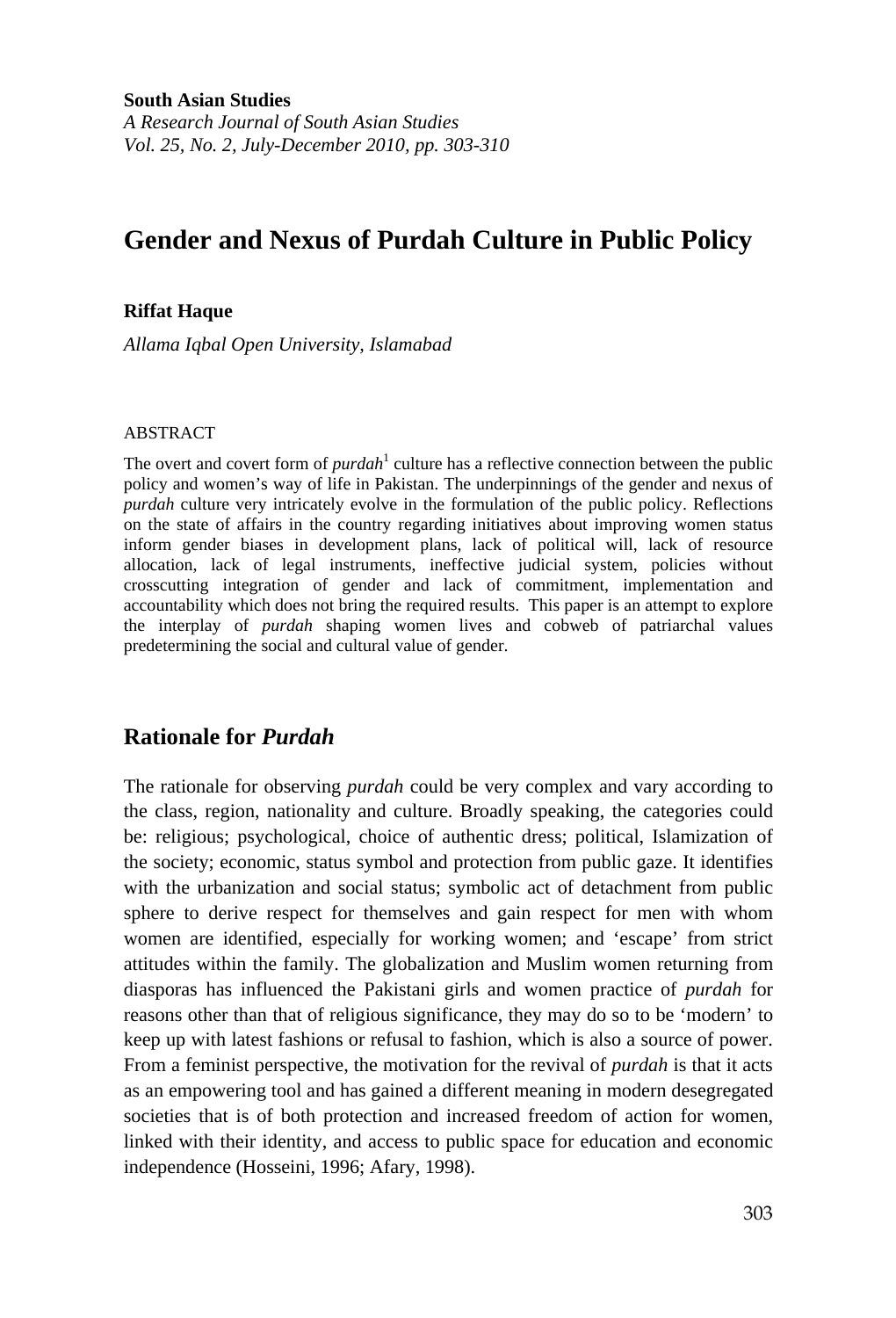The sexual division of labor places women in reproductive roles in the private sphere and men in a productive role as breadwinners in the public. The level of resource investment by both the family and the State is low for women. The complex set of rules which governs all gender interaction, is based on an institution called *purdah*, which is not merely a physical description of the veil or the homestead.

The institution of *purdah* has two forms:

The visible that is manifest in seclusion, dress and segregation of the sexes, and the invisible, which is prevalent in the underlying attitudes of society.

The control of women's live by powerbrokers that use religion and tradition as their means to do so.

In conjunction, both of these determine the deprived status of Pakistani women. This regulatory discourse is enmeshed in both religion and tradition in an arrangement which buttresses the pre-existing patriarchal structure. Generally, the overt forms of *purdah* are apparent but covert government policies, which ratify the institution – (enforcing discriminatory policies) actually affect women's status.

Over times, due to large economic needs, shifts in the role of women and, thus in the forms of *purdah* have been observed. To maintain their standard of living, women- despite many taboos dictating otherwise - are compelled to meet day-today needs. In urban areas, as more women are creating their space in the public arena, increased political participation, segregated educational and training institutions, work situations, police stations and banks have been established but do not consider the female population adequately.

# **Statistical Profile**

According to 1998 census, women constitute 48 percent of Pakistan's total population of 138.3 (and now 170) million. About 89 million people live in rural areas and 43 million in urban areas. In terms of this male/female ratio, the government needs to formulate policies and make budget allocations accordingly. But this has not been the case. The fact is, women are discriminated against and deprived of many basic facilities by decision-makers - who consider that due to the underpinnings of the *purdah* practices which determine gender spaces even women basic needs like health facilities, education, and employment opportunities are underestimated. Such socio-cultural disparities are further compounded by an absence of political recognition and public policy. Thus, the combination of the visible and invisible forms of *purdah* creates an interconnected web of deprivation, marginalization and denial - not only of women's rights for selfimprovement, but also of their roles as agents of change.

Although Pakistan ranks  $43<sup>rd</sup>$  amongst 128 countries in the Political Empowerment of Women but the country's overall standing is  $127<sup>th</sup>$  out of 130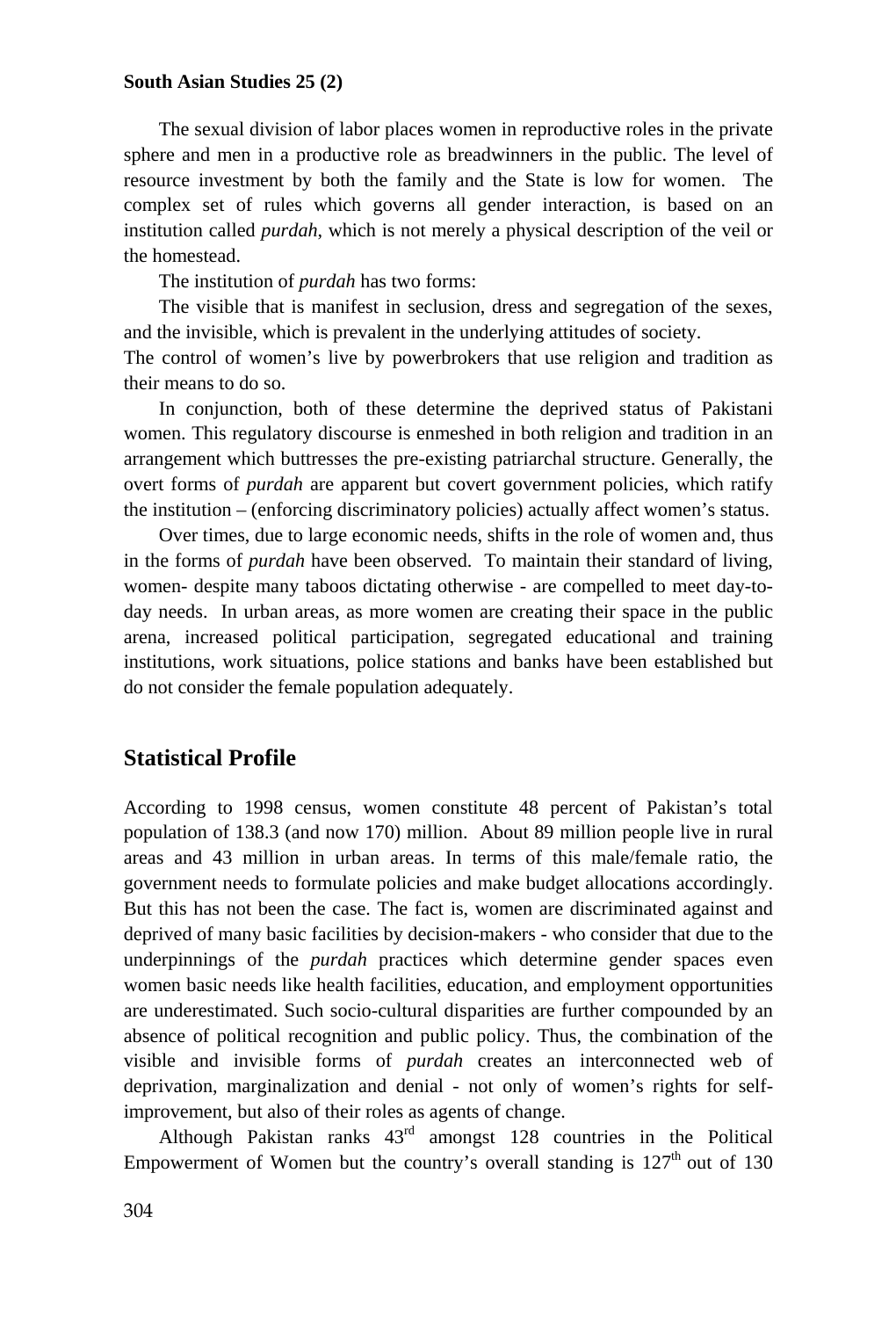countries in new Global Gender Gap ranking. The report identifies gaps in most socio-economic areas of the country. Pakistan ranks  $117<sup>th</sup>$  in both women's literacy rate and work force population; in healthy life expectancy, it is positioned  $115<sup>th</sup>$ ; enrollment in primary education ranked  $110<sup>th</sup>$  and in wage equality for similar work it is ranked  $60<sup>th</sup>$  and in labour force  $121<sup>st</sup>$  amongst the group.

The educational status of women reflects deplorable disparities between men and women. While the overall literacy rate is 45 percent, 56.5 percent of men are literate, compared to 32.6 percent of women (Economic Survey 1998-1999, 1999). The meager budget allocation of the GNP for education and health are also not encouraging. Maternal and infant mortality rates are high due to the lack of basic health facilities, budget allocations are low, infrastructure inadequate, a lack of availability of medicine and doctors (especially female doctors) as well as the under-utilization of resources by the government represent a serious issue in the health sector, especially for women. According to the Labour Force Survey, the participation rates for women are grossly underreported by official sources of data (Ibid). The economic value of women's activities in the reproductive sphere and unpaid work as a family laborer in the production sphere has not been recognized as productive and is not accounted for in national statistics. The activity rate for women in the work force is 13.6 percent compared to 70 percent for men.

# **State and Gender Dynamics**

Over the last 63 years, the dynamics shaping the relationship between women and the State have revolved around the 'imperfect nature' of women's citizenship under Pakistan's secular regimes. This has represented a violation of the constitution, which in theory awards equal rights to men and women, and Islamic Law, which actually determines such equality.

Soon after independence in 1947, in the process of developing its constitution, ambiguities rose about the nature of the country's Islamic character. A protracted debate started, which was reflected in the administration of legal, political, economic, judicial, social, and foreign policy (Esposito, 1980). And an unending conflict ensued between the secularists and religious leaders over the governing of the country (Mumtaz and Shaheed, 1987).

Life in Pakistan is governed by a compound legal system comprising of Islamic law, Secular law and customary norms, which creates contradictions and duality in public and private life (Shaheed and Warraich, 1998). The private sphere, which pertains to marriage, dower, divorce, inheritance, polygamy, custody and guardianship is directed by Muslim personal Law, and is further scrutinized by the prevailing cultural norms and political dictum. In the light of these dichotomies, which so ever body or forum has the deciding capacity in the cases of conflict, remains an unanswered question (Ali, 2000). Gender roles are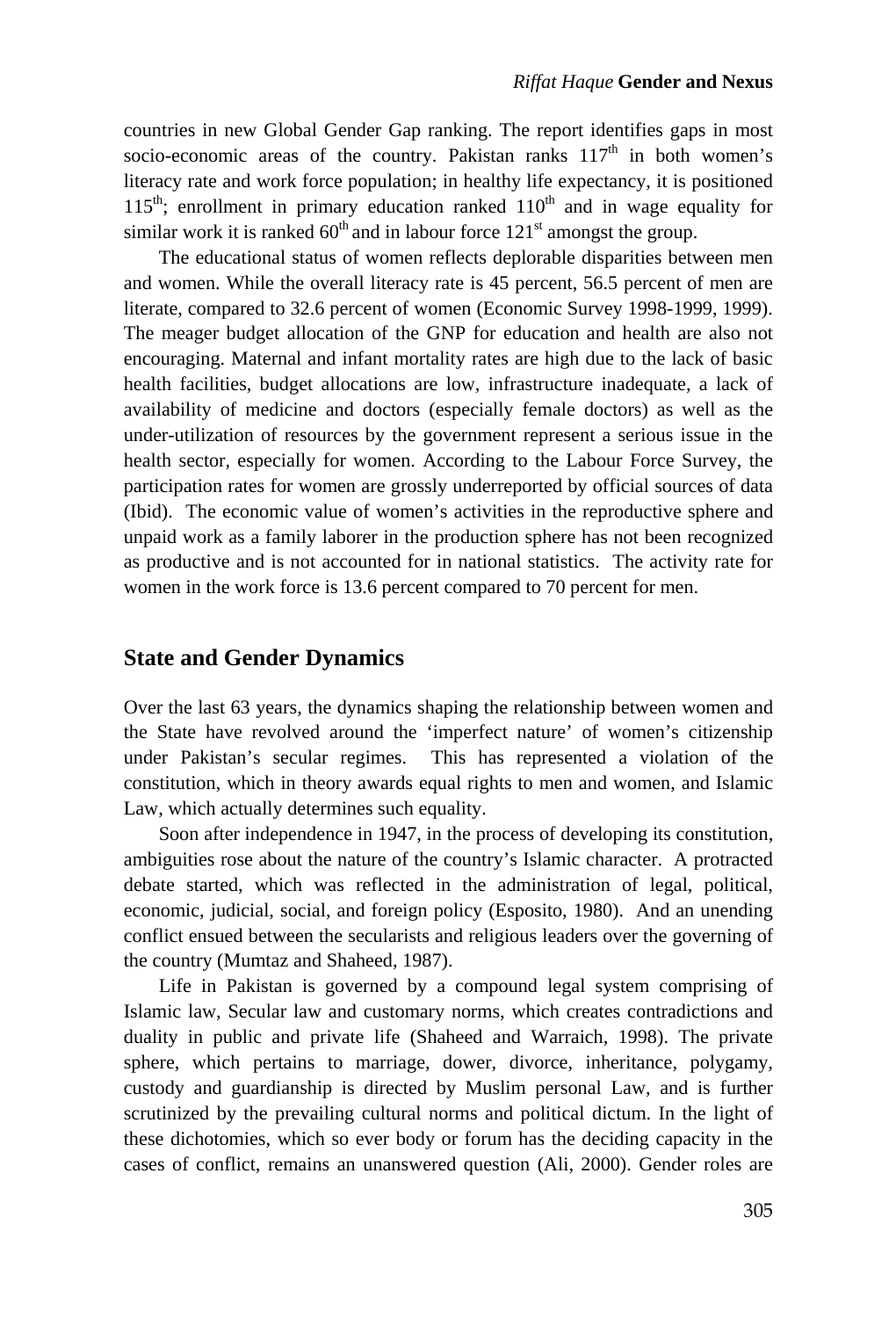largely determined by culture, but Islamization plays a role in reinforcing traditional culture (Shahab 1993). The emphasis on a traditional role for women and the need to protect women's honor reinforces cultural norms that limit female mobility and access to the public sphere thus promotion of gender segregation and institutionalization of gender disparities (Jalal, 1991).

In 2006, the passing of the Women Protection Bill was a step forward in providing at least modest relief to rape victims to file charges under the criminal law instead of religious law. Still there are many aspects of Hudood Ordinances which are utterly flawed and should be repealed. One should also remember in this context, to mention a few cases, Safia Bibi, Dr Shazia and Mukhataran Mai, etc; most-high profile rape victims, whose stories touched the hearts of millions around the world have not been provided with justice. Another achievement in review of the Pakistan Penal Code, the Domestic Violence (Preservation & Protection) Bill passed by National Assembly in August 2009, lapsed after the Senate failed to pass it within three months required under the Constitution. The most recent achievement of women rights activists, civil society, women representatives and ruling coalition partners is the Act related with protection against Harassment of Women at the Work place and Criminal Law (amendment) which is symbolic and harbinger of major changes. In practical terms, execution of these laws depend on the attitude and political will of the misogynist elements, the implementers in the society. Generally, due to women's lack of awareness in relation to their rights, their suffering in matters of litigation is compounded by a biased judiciary, law enforcing agencies, a lack of female lawyers and judges, the costs of litigation and delays in the justice system.

Between 2001 and 2009, there has been an extensive shift towards decentralization. 17.5% seats for women in the legislative bodies and 33% seats for women in all local bodies were an attempt to bring politics closer to home which is necessary for shifting the balance between women and men by providing power and opportunity for conducting transformation at the grass root level. This has not been an easy sail as politics has been a male space and patriarchal structures are tough to serve. Women face discrimination within the political party's structures, because of the conservative feudal and tribal structures, a lack of financial resources, dependency of male members of the family and overall state of democracy. So women representatives have faced many obstacles from the process of election to sitting in the assemblies at town, district, provincial and national levels. The guardians of patriarchal structures who use religion as a tool do not even hesitate to kill women representatives besides creating all forms of hindrances in their effective political role. However, the democratic synergy and women's strong political representation has increased their visibility in public arena enhancing the status and change in social attitudes towards gender roles in governance. Recent research on women's parliamentarians' role in the assemblies has proved their pro-active role in the initiation of legislation.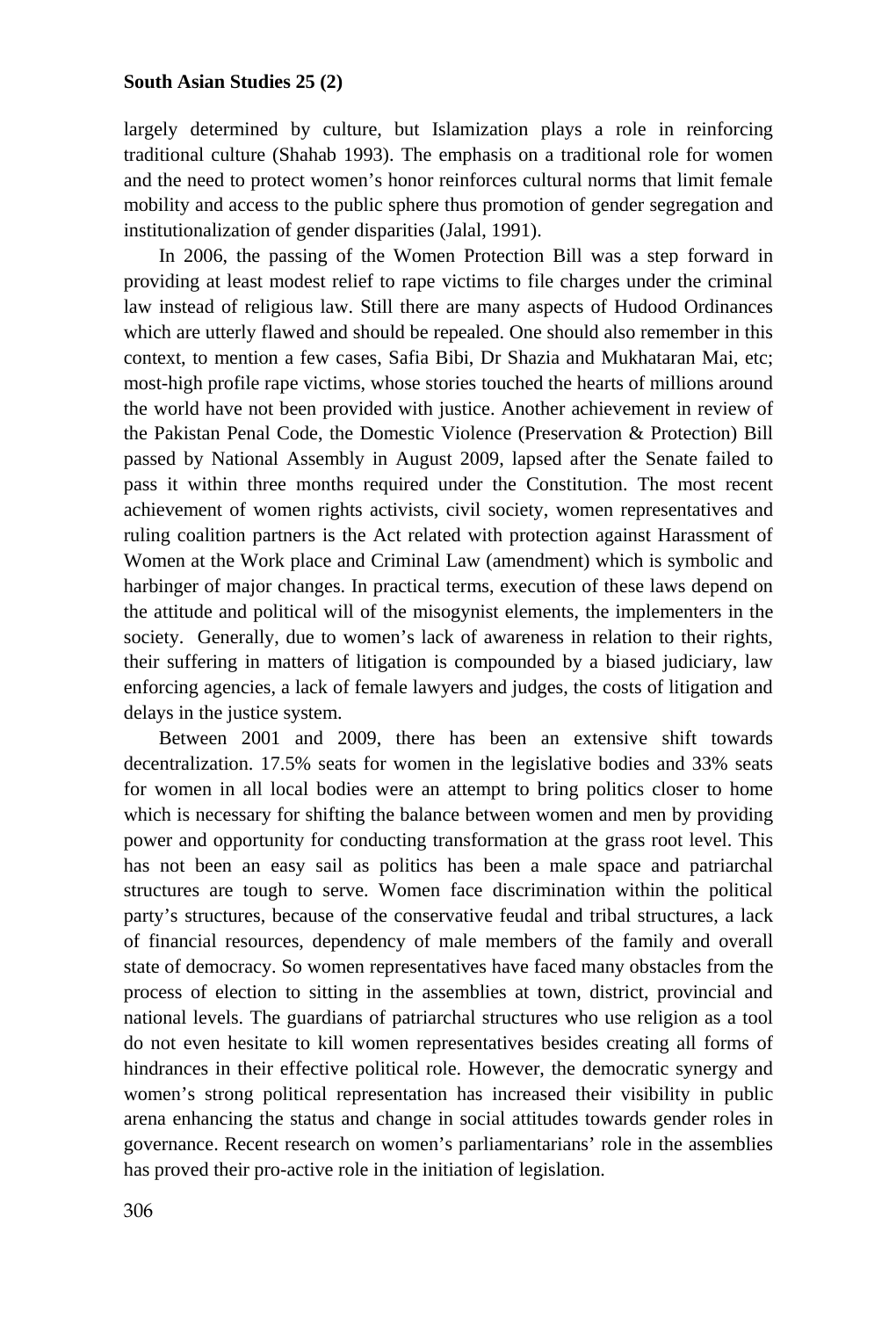Pakistan's government being signatory of many international commitments such as CEDAW, MDG's which requires enactment of national legislation and development plans. Women as beneficiaries were part of the Five Year Development Plan but since last three plans, essentially in which women have been considered as active agents in the process of development. Now gender is being integrated along with a chapter on women and development. This is an official endorsement of women's integration into national development. Policy documents and initiatives such as National Plan of Action, National Policy for Development and Empowerment of Women, Human Development & Poverty Reduction Strategy, GRAPs were initiated for gender mainstreaming and to enhance women's status. Although, governments' empathy and misogynist mentality towards gender issues got exposed, when GRAP has been closed in the name of institutionalization. The Ministry of Women and Development which is without a minister till today, has limited staff and the only trained staff working for GRAP has been sent home (The News, 2010, July). For social change longterm initiatives need to be taken as three to four years existence of hiccup period of GRAP project had just taken off and only Punjab government had taken some initiatives under its umbrella in rest of the provinces just the seed were being sown. India took such an initiative about twenty one years ago with the name of Mahila Samakhya (Batliwala, 1996). The programme started with four states and now it spreads in sixty districts with total funding of the Indian government, as they are committed to gender mainstreaming whether it is female education, entrepreneurship, health, welfare, legislation, research etc.

For effective policy interventions, the planners need gender-disaggregated data which has a strategic role in establishing the facts about women and provide the legitimacy needed to redirect resources towards women's development. Supporting initiatives such as gender auditing of the budget and annual gender audit to map women's position in all areas of life could help to increase and redirect the financial resources to those areas where women are lagging behind. Although the fiscal reforms by preparing gender responsive budgets, the policy level commitment to women's development has hardly been matched with the resources, allocated due to the tendency of the government to push development issues of women to the back burner.

Gender mainstreaming need cross-cutting and systemic approach for engendering the social, economic, and political institutions/structures, which continue to produce and reproduce gender inequalities in spite of the affirmative actions. However, in Pakistan, planned development has failed to address gender inequalities due to the gap between policy intent and implementation. Lack of political will, weak and corrupt governance structures, limited technical and intellectual capacity of the institutions, and resource constraints have been the main impediments in policy implementation.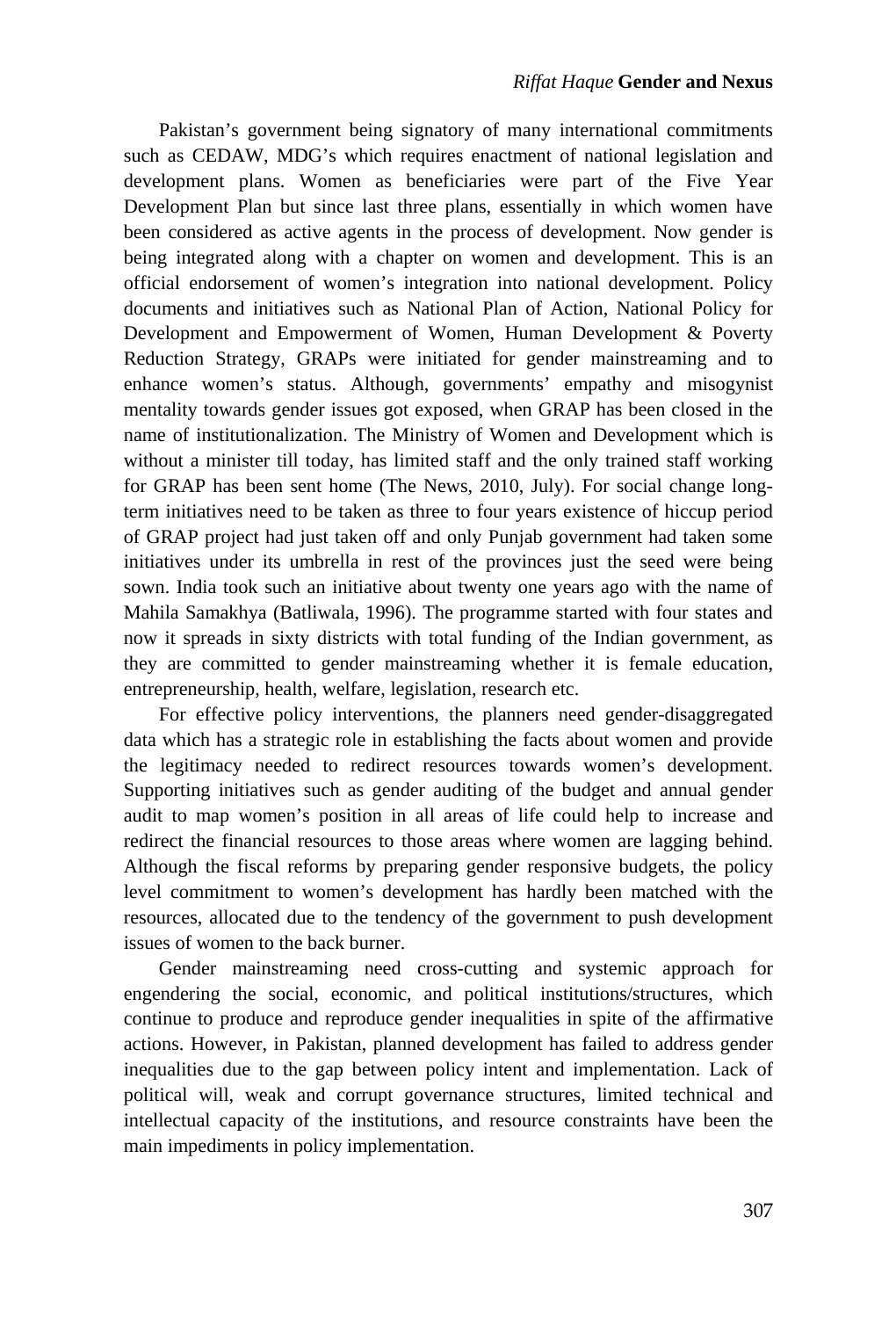Increasing the number of women in every sector are the real and crucial agents of change and the transformation can be witnessed. Their increased presence and visibility in public (male) spaces questions, even threatens, the hitherto existing gender order of the society (Mirza, 2002). During the economic transformation processes, new socio-economic opportunities are being created for women and through their agency. They are taking advantage of these to enlarge their room for maneuver and trying to define ways to embed the new spaces in the society at large.

Pakistan may look from outside very progressive in terms of women's rights. It is true that women have gained more seats in national and local-level assemblies and in the cabinet. It is also true that their participation in the labor force is increasing with many women holding university degrees and entering in both public and private institutions, including the army and air force. But this only applies to urban centers, in rural Pakistan-where the vast majority of the country's women live, men exert absolute control over their families; female children are less valued and cared for than male children and female literacy rates are very low. State sponsored efforts are needed to change the feudal mindset of people, settled both in rural and urban sectors along with the economic and political empowerment of women. Available surveys and news reports reveal that a large majority of women are also exposed to gender based discrimination in both rural and urban areas - domestic violence and harassment at work place are among the few that often go unnoticed as victims fear to be ostracized.

Women's issues have never been the priority of any Pakistani government, due to the compound nature of laws, lack of legal support, and male chauvinism. The tentative response of some regimes to form commissions has never materialized in the implementation of recommendations from advisory reports. The power politics of secular and conservative leaderships has also affected the liberalizing agenda of women (Shafqat, 1995). The frequent dismissal of elected governments has further resulted in the discontinuation of progressive policies (Kennedy, 1996). Any apparent positive measures for women issue are both political stunts and an eye wash as well as under some international pressure. Last of all, the war on terror has brought conservatisms in our backyards and has influenced the psyche of the society and redefining of Muslim identity and reinforcing of *purdah* though necessitating many connotations.

In spite of the international commitments, a great deal of rhetorical attention is paid to the gender issues at the national level. There is a wide gap between commitment and implementation which is a grave concern of women activist groups, civil society, NGO's and now media is also playing role in persuasion of the State to translate its commitments to gender equality into concrete reality. The lack of political commitment to implement gender-related components of policies necessitates women's effective participation in the government structures to ensure the implementation of the policies.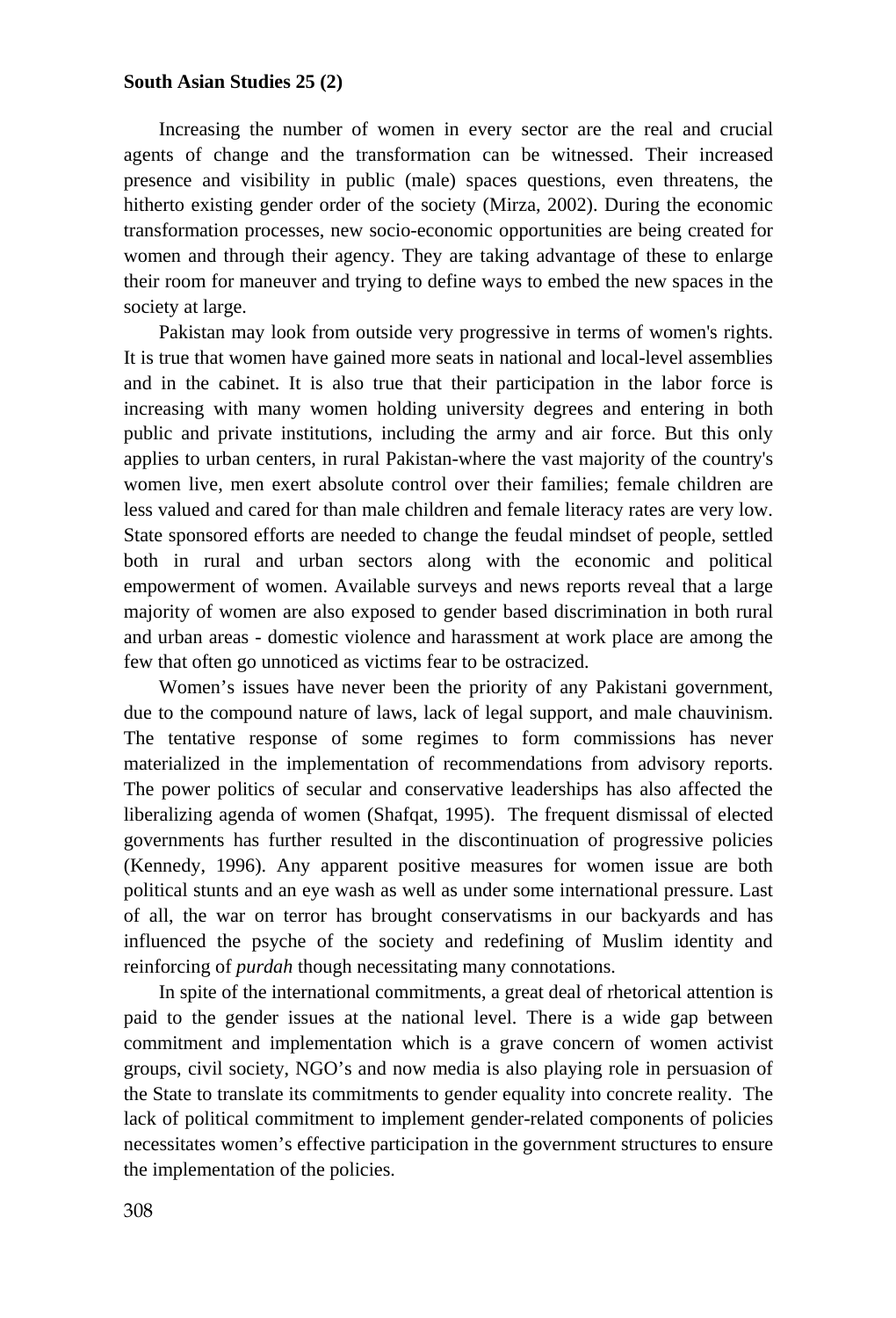Thus, in spite of robust evidence that there is some relaxation in *purdah* norms, the real change demands an attitudinal change at both public and private levels. In order to bring out Pakistani women out of the trapped web of dependency and subordination, structural changes need to be brought about not only in social and economic order but through effective policy changes and implementation. The representation in politics, state structures, and decisionmaking bodies is a must for substantive changes in development policies which could lead to shift in gender relations in the society.

The feminists in Pakistan have a role to play in a society in transition, which is negotiating a compromise between the old tradition of *purdah* and a modern way of life. Feminist activists need to sensitize the policy planners and public administrators to create an environment, which can facilitate women coming out of seclusion, by creating a social environment in which they can feel secure and comfortable in the public domain. A feminist's pragmatic approach to the question of a shift in *purdah* culture needs to be undertaken with extreme sensitivity, both at a doctrinal and a symbolic level. There is also need to inculcate an attitudinal change in the society towards women's changing role, which can be done through creating awareness through such means as formal education and the national media.

### **Note**

1. A Persian word that means curtain, cover, veil, privacy, modesty and secrecy (Encyclopedia of Islam 1978).

### **References**

- Afary, Janet. (1998, September 21). The War against Feminism in the Name of the Almighty: Making Sense of Gender and Muslim Fundamentalism.*Women Living under Muslim laws.* Dossier.
- Ali, Shaheen Sardar. (2000). *Gender and Human Rights in Islam and International Law.* The Hague: Kluwer Law International.
- Batliwala, Srilatha. (1996). Transforming of Political Culture: Mahila Samakhya Experience Economic and Political Weekly, Vol. 31(21).
- *Economic Survey* 1998-1999. (1999). Government of Pakistan. Islamabad: Federal Bureau of Statistics.
- Esposito, John L. (Ed.). (1980). Pakistan: Quest for Islamic Identity. Esposito, John L., *Islam and Development.* New York: Syracuse University Press.
- Hosseini, Ziba Mir. (Ed.). (1996). Women and Politics in post-Khomeini Iran: divorce, veiling and emerging feminist voices. Afshar, Haleh., *Women and Politics in Third World.* London: Routledge.
- Jalal, Ayesha. (Ed.). (1991). The Convenience of Subservience: Women in the State of Pakistan. Kandiyoti, Deniz., *Women, Islam and the State*. Philadelphia: Temple University Press.